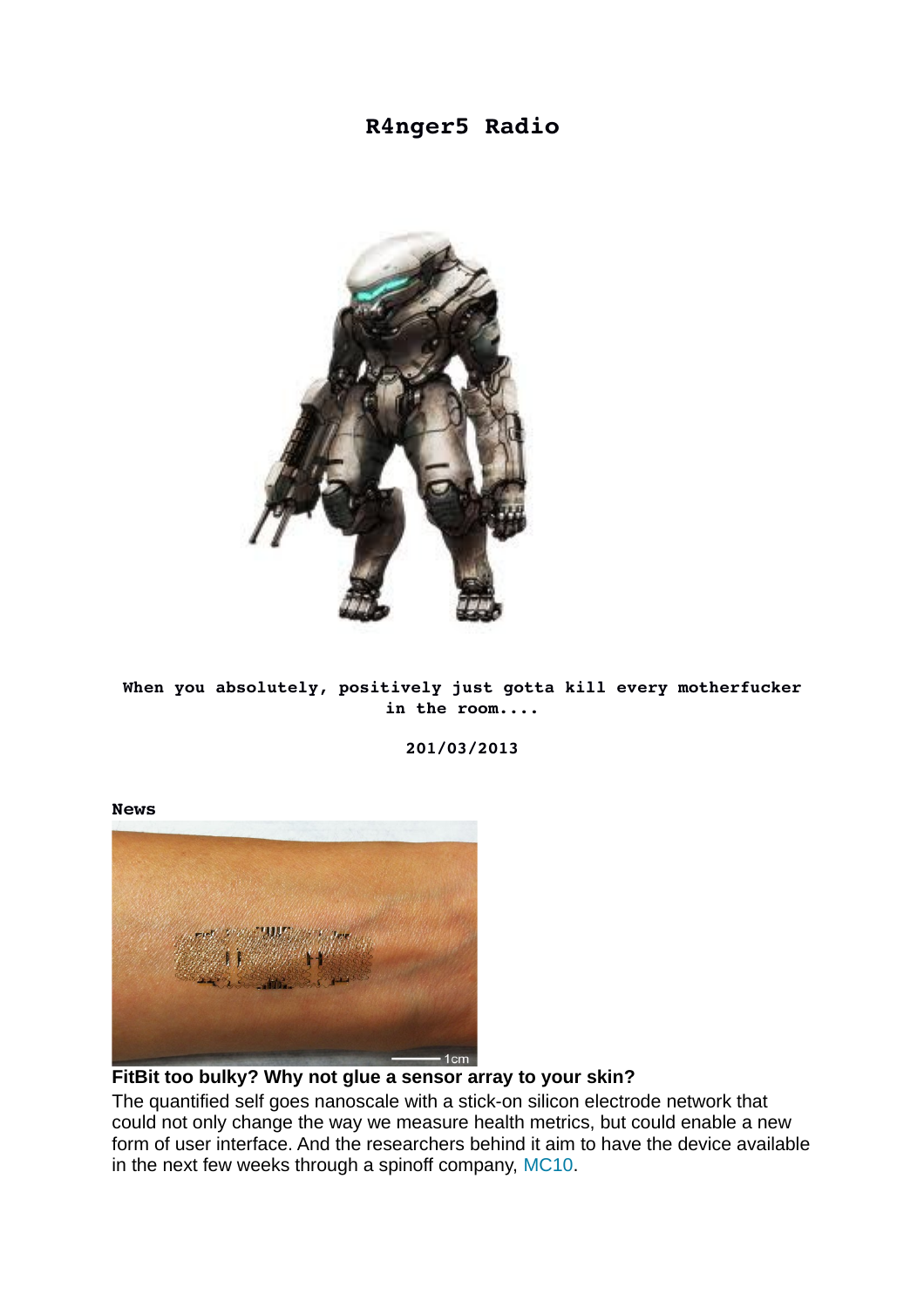The development takes wearable technology to the extreme, designed as a noninvasive diagnostic sensor that could be used to measure hydration, activity, and even infant temperature. It bonds to the skin, somewhat like a temporary tattoo, flexing and bending in sync with your skin the way you wish a Band-Aid would. How? Researchers at the University of Illinois, Dalian University of Technology in China, and the University of California at San Diego made it really, really small. With a thickness of 0.8 micrometers at the widest — around one-thousandth the diameter of a human hair — the thin mesh of silicon actually nestles in to the grooves and creases in your skin, even the ones too small to see. Being small helps, but it's also important that the silicon is laid out in a serpentine pattern and bonded to a soft rubber substrate, allowing the stiff material to flex, a little bit like an accordion. "Although electronics, over the years, has developed into an extremely sophisticated form of technology, all existing commercial devices in electronics involve silicon wafers as the supporting substrate," says John Rogers, who led the study published [this week](http://onlinelibrary.wiley.com/doi/10.1002/adma.201204426/abstract;jsessionid=4379F550A95700496346783673C8D47D.d01t04) in *Advanced Materials*.

Those wafers are mismatched to the body's mechanics and geometry, he says. The goal here was to develop a system that matches the body more naturally. "By doing that, you can much more easily integrate electronics, either onto the

surface of the skin, or on internal organs like the heart and the brain," he says. The epidermal electric system is either stamped onto the skin using a silicon wafer, or glued there with a water-soluble polyvinyl alcohol layer. Then it's covered with spray-on bandage to keep it protected and watertight. After a couple of weeks, the layer will peel off as the underlying skin particles naturally exfoliate.

But aside from natural skin shedding, it's actually quite robust, says Rogers. To test its durability, they stretched and compressed subjects' skin, over and over, to see how much the device could take. It lasted easily through 500 cycles, and through washings.

It's a lot more convenient than the electrodes that scientists used to connect to skin via a conducting gel. And it can offer more data, too, from high-resolution electric biopotential measurements, like electrocardiograms.

"We try to design not just point-contact electrodes, but full integrated circuits on platforms that have physical properties matched to the skin," says Rogers. "They really can laminate on the surface of the skin, conform to all the microscale roughness that's kind of intrinsic and natural to the surface of the skin, to provide a completely different class of interface between electrodes and electronics and the skin."

Such a technology has many potential uses, from continual electrocardiogram readings, to precise measurements of temperature and hydration, to many other health and wellness readings.

"That could be relevant for advanced surgical procedures, implantable devices, or even systems that are designed to do continuous health and wellness monitoring or to track the progress or accelerate the wound healing process," Rogers says.

"We're interested not only in demonstrating concepts and an underlying scientific foundation around new measurement modalities through the skin, but also in their ultimate commercial realization," he says.

But the tool could offer more than self-measurement. Because of the detail in the signal received, it could be used as a human-machine interface — for example, a videogame or drone controller — based on signals from the user's muscles. It's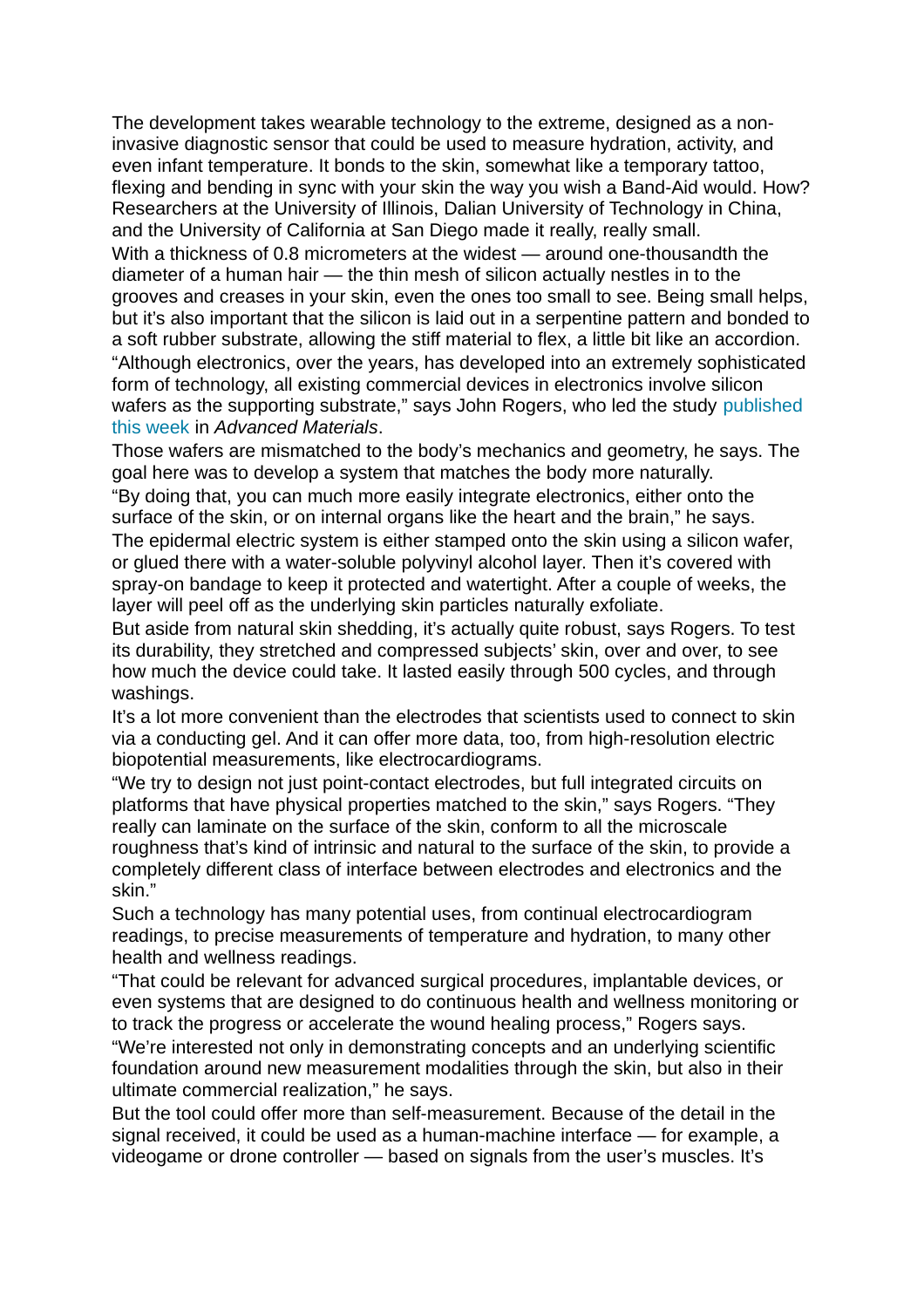really marrying fully integrated electronics to the skin, a non-permanent bionic interface.

Link:<http://www.wired.com/design/2013/02/skin-printed-electrodes/>

**Stretchy battery drawn to three times its size**

Researchers have demonstrated a flat, "stretchy" battery that can be pulled to three times its size without a loss in performance.While flexible and stretchable electronics have been on the rise, powering them with equally stretchy energy sources has been problematic.

The new idea in Nature Communications uses small "islands" of energy-storing materials dotted on a stretchy polymer.The study also suggests the batteries can be recharged wirelessly.In a sense, the battery is a latecomer to the push toward flexible, stretchable electronics. A number of applications have been envisioned for flexible devices, from implantable health monitors to roll-up displays. But consumer products that fit the bendy, stretchy description are still very few - in part, because there have been no equally stretchy, rechargeable power sources for them."Batteries are particularly challenging because, unlike electronics, it's difficult to scale down their dimensions without significantly reducing performance," said senior author of the study John Rogers of the University of Illinois at Urbana-Champaign.

"We have explored various methods, ranging from radio frequency energy harvesting to solar power," he told BBC News.In recent years, Prof Rogers worked with colleagues at Northwestern University, focusing on stretchy electronics of various sorts made using what they termed a "pop-up" architecture. The idea uses tiny, widely spaced tiny circuit elements embedded within a stretchy polymer and connected with [wires that "popped up" as the polymer was stretched.](http://www.bbc.co.uk/1/hi/sci/tech/7543987.stm)

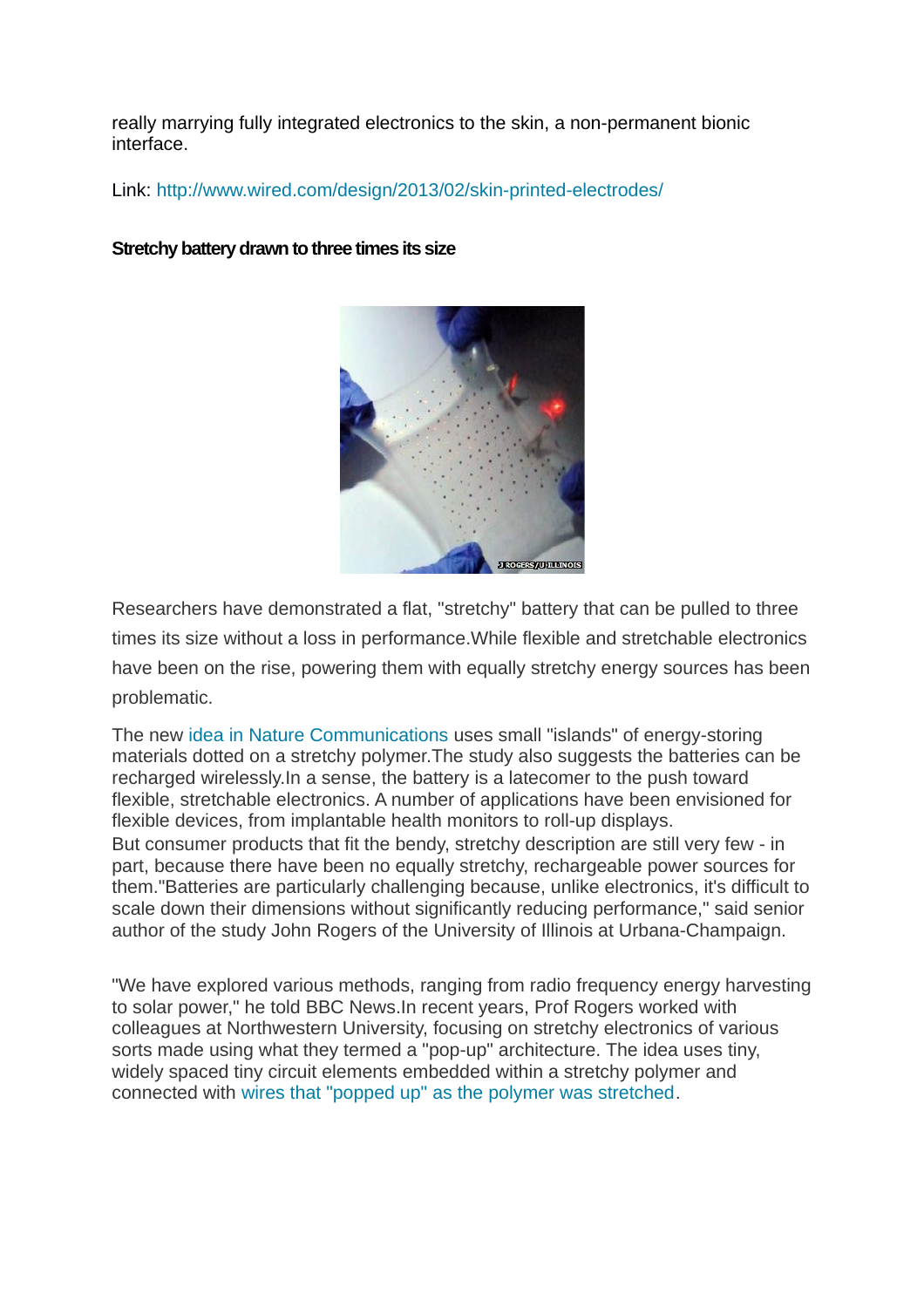

But batteries do not lend themselves to this idea; traditionally they are much larger than other circuit elements. They could be made from smaller elements wired together, but to create a small battery with sufficient power, the elements must be spaced more closely than those of the pop-up circuits.

The team's new idea was to use "serpentine" connections - wires that loop back on themselves in a repeating S shape, with that string of loops itself looped into an S shape.

Stretching out the polymer in which the tiny solar cells were embedded first stretches out the larger S; as it is stretched further, the smaller turns straighten - but do not become taut, even as the polymer was stretched to three times its normal size.

The team says the stretchy battery can be charged "inductively" - that is, wirelessly over a short distance. Prof Rogers said that the uses for such batteries and the stretchy circuits they power were myriad.

"The most important applications will be those that involve devices integrated with the outside of the body, on the skin, for health, wellness and performance monitoring," he explained.

However, the prototype batteries described in the paper were only run through 20 charge/discharge cycles, and Prof Rogers said that "additional development efforts to improve the lifetime will be required for commercialisation".

Link:<http://www.bbc.co.uk/news/science-environment-21585817>

## **Add this story to ideas about carbon nanotube and new materials superconductors – to get a 'super battery'**

Watch a live feed as SpaceX's Dragon capsule attempts to launch to the International Space Station carrying supplies and experiments. NASA's coverage starts at 5:30 a.m. PT/8:30 a.m. ET and, if all goes well, blast off is scheduled for 7:10 a.m. PT/10:10 a.m ET. This will be SpaceX's third launch to the space station. The previous Dragon launch was mostly a success, though [the failure of one engine](http://www.wired.com/autopia/2012/10/spacex-nasa-investigation/) meant that an experimental satellite it was carrying failed to reach orbit. Among Dragon's cargo this time around is [food for the ISS crew, computer](http://www.businessinsider.com/spacex-cargo-manifest-2013-2)  [hardware, and several experiments.](http://www.businessinsider.com/spacex-cargo-manifest-2013-2) The spacecraft is also bringing a special treat for the astronauts that was grown in the orchard of a SpaceX employee's father, said company president [Gwynne Shotwell](http://www.spacex.com/company.php) during a NASA press briefing on Feb. 28,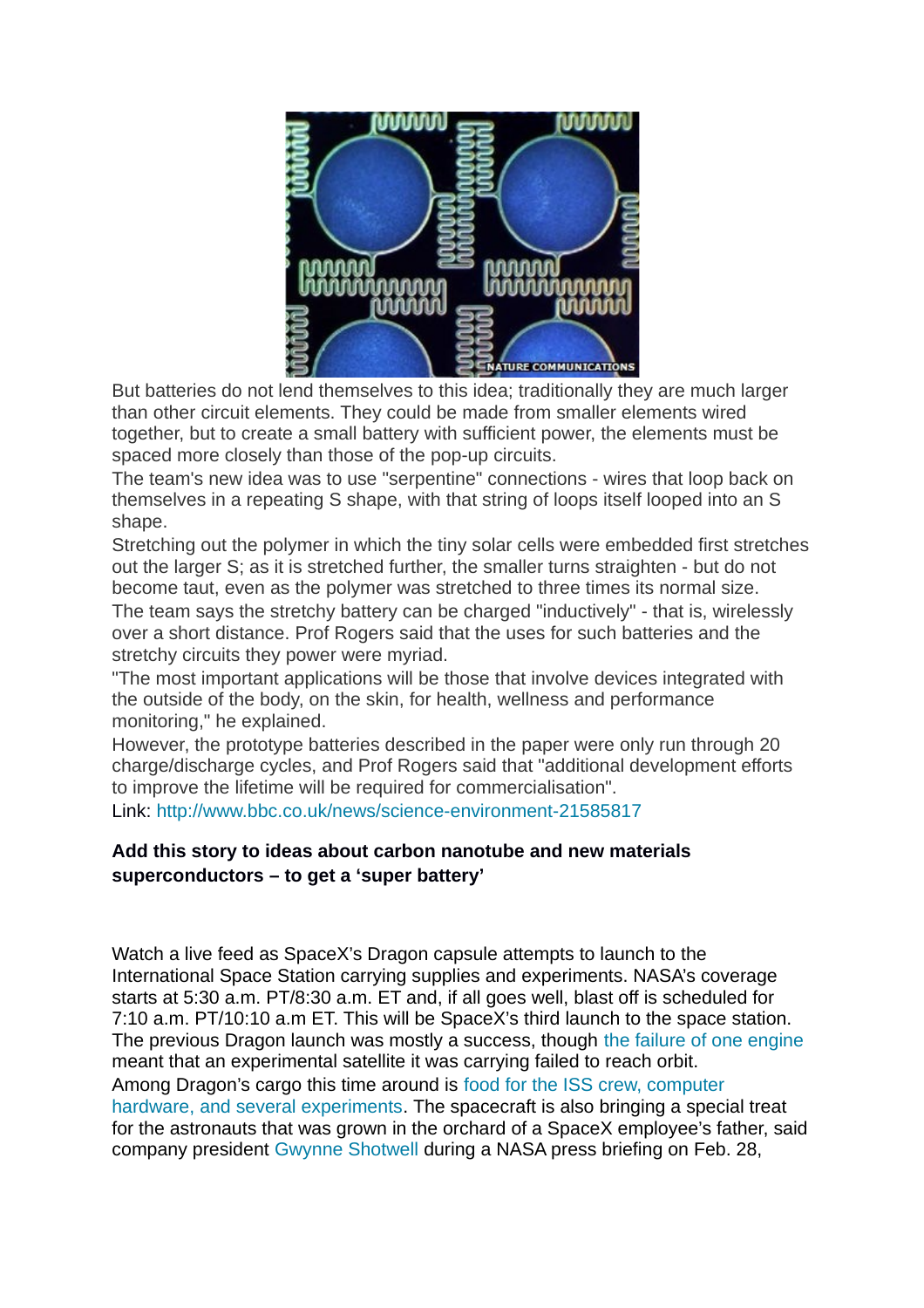though she didn't specify what fruit it was. This treat is similar to the previous SpaceX docking, when the company [brought the ISS astronauts ice cream.](http://www.wired.com/autopia/2012/10/spacex-splashdown-nasa/) Link:<http://www.ustream.tv/nasahdtv>



**BigDog four-legged robot now sports throwing arm**

Developer footage of the robot performing a "hurl" - Courtesy of Boston Dynamics A four-legged robot called BigDog now sports an arm powerful enough to lift and throw breeze blocks. Made by US robotics company Boston Dynamics, the machine is backed by the Pentagon.

BigDog was designed primarily for military use, and the arm could help soldiers pick up and carry heavy loads.But one robotics expert said the technology's potential was "enormous" for use in other areas, such as search and rescue.

BigDog is one of several robots created by the Massachusetts-based firm and funded by the US Defense Advanced Research Projects Agency (Darpa).

[Imagine] setting off these units across a rough terrain if they were looking for a lost child or a walker on a mountainside"

It has been in development since 2005 and is the the size of a large dog "or a small mule," [says the company.](http://www.bostondynamics.com/img/BigDog_IFAC_Apr-8-2008.pdf)

Its legs mimic an animal's legs, and are able to absorb shock and recycle energy as the machine moves around. It is powered by an engine which drives a hydraulic pump to send oil under high pressure around its plumbing in order to animate its limbs.

In a video created by Boston Dynamics, BigDog is seen lifting a breeze block with an arm attached to where the head would go on its animal equivalent, and then throwing it backwards.

"The goal is to develop techniques for using the strength of the legs and torso to help power motions of the arm," posted the company underneath the video.

"This sort of dynamic approach is routinely used by human athletes and is now improving the performance of robots."

The mechanical "dog" is already able to move about a varied, rugged terrain while carrying a load. It can perform simple tasks and obey voice commands.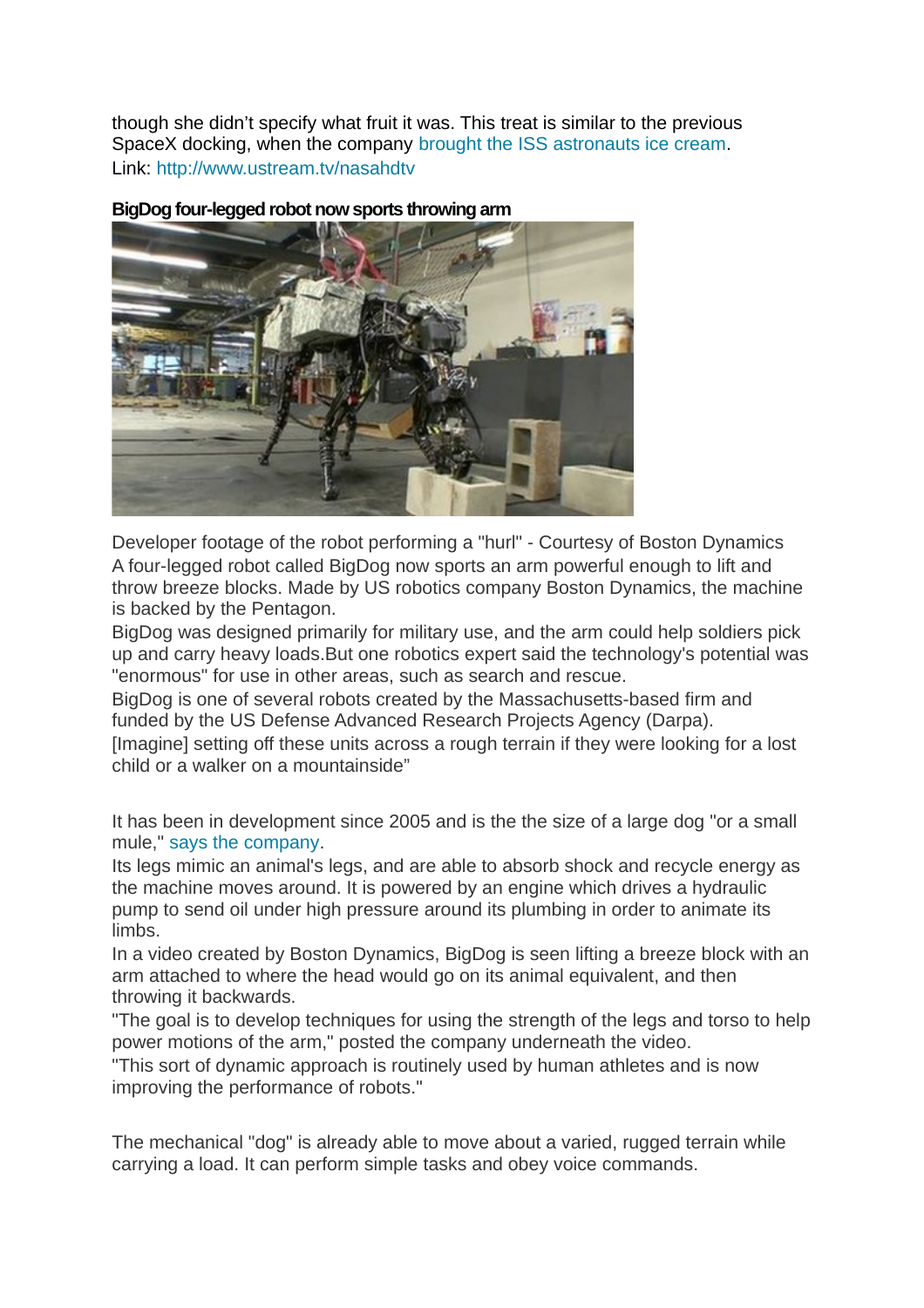Chris Melhuish, director of Bristol Robotics Laboratory, told the BBC it was "a phenomenal piece of technology".

"It's cost a lot of money, but you tend to spend a lot of money on first prototypes, and later on as these things get rolled out, they get cheaper," he said.

He added that the robot's ability to follow a person made it "an interesting navigation machine which might end up useful in other domain, such as search and rescue". "[Imagine] setting off these units across a rough terrain if they were looking for a lost child or a walker on a mountainside.

"I think the potential is enormous - from pets to robots that are going to help you move your shopping, to a robot on a building site that's moving bricks from one place to another, following a bricklayer around.

"I wouldn't be surprised if they could even do sport one day - such as robot racing." BigDog is one of a range of robots developed by Boston Dynamics, among them the Cheetah - a headless machine that is able to reach 28.3mph (45.5km/h) on a treadmill, faster than the fastest human

Reccomedia – big dog info pack

NOTE: Kev says that apparently, the thing is too noisy for the military to like

## **The number of students forced to "intern" on iPhone assembly lines has increased, says a new report from a China-based labour rights watchdog.**

The report ['Apple Fails in its Responsibility to Monitor Suppliers',](http://www.scribd.com/doc/127329355/2013-02-26-Apple-Fails-in-Its-Responsibility) published on 26 February by Students and Scholars Against Corporate Misbehaviour [\(SACOM\)](http://sacom.hk/archives/980) also says that Apple manufacturers have "intensified military style management" for conveyor belt workers.An Apple spokesperson told *The Register* that Apple is making progress in the goals laid out in the [Supplier Code of Conduct](http://www.apple.com/supplierresponsibility/) it released last year.

Based on its interviews with 130 workers in three factories that made USB cables and iPhone and iPad cases, SACOM says that some conditions have actually worsened for the people piecing together the computer components since Apple released its Supplier Code of Conduct last year.



The report added that in the three factories run by Pegatron, Wintek and Foxlink there had been an increasing use of students and factory floor "interns" - which meant that up to 80 per cent of the workforce were itinerant workers with fewer rights and lower incentive to organise for better treatment. Deals between universities and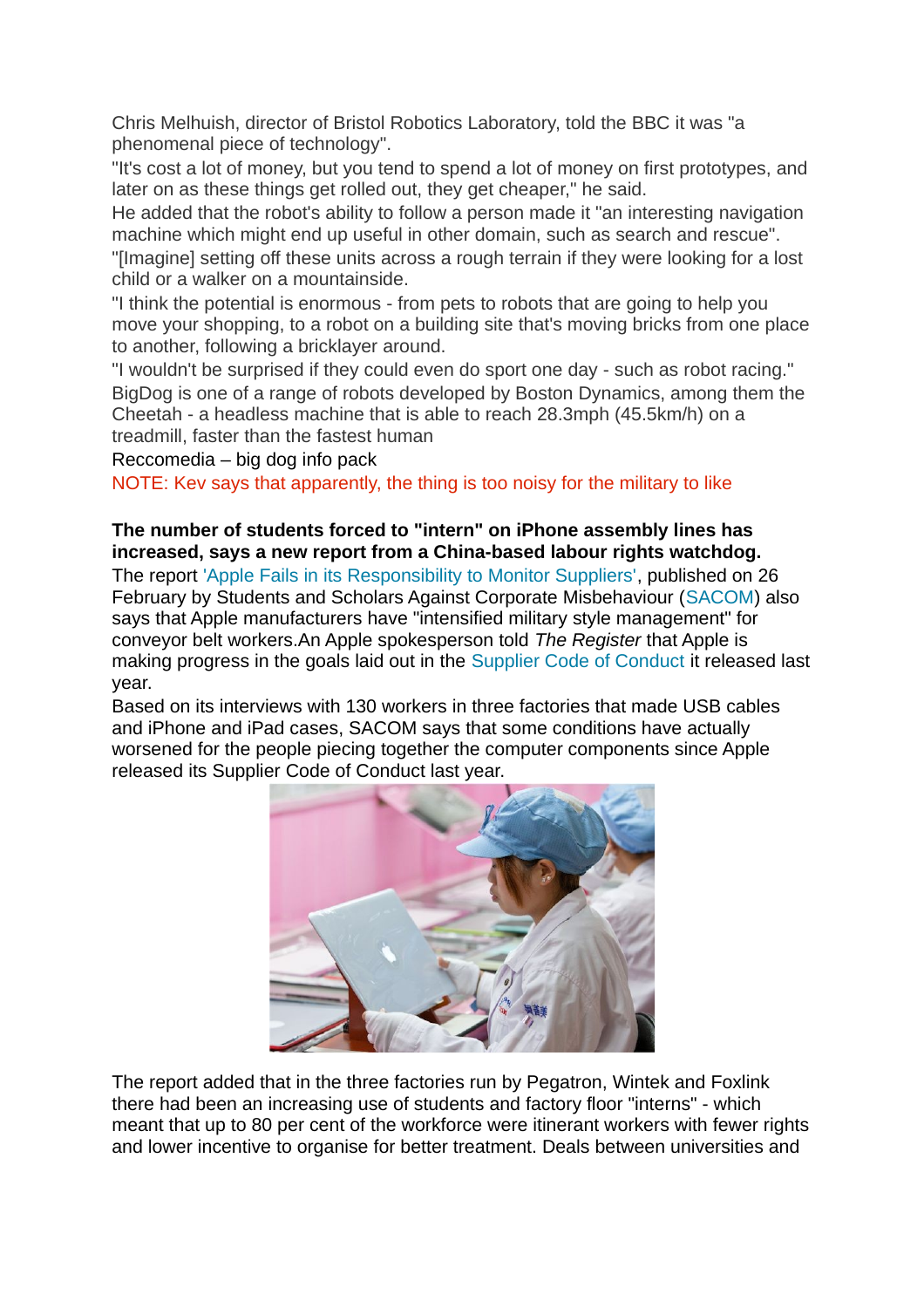factories means that students are often required to complete a spell fitting iPhone parts on low pay as a compulsory part of passing their degree.

Again, Apple's particular business practices came under criticism: with the fast turnaround required for Apple's big product launches putting more pressure on suppliers than the product timelines of other tech companies. Apple's very tight inventory supply allowed no slack for suppliers and a hard line on component quality and extensive testing also reduces profit margins for factory owners. Sacom claims:

**The long working hours, unachievable production quotas, and alleged unpaid overtime work has driven workers from Apple suppliers and accelerated the turnover rate, which in turn, has compelled Apple suppliers to depend heavily on labor agencies to recruit an increasing number of dispatch workers (in one case, a labor agency recruited up to 1000 workers a day). In addition, dispatch labor is deprived of the benefits that regular, full-time workers are entitled to. Overall, labor conditions are deteriorating, both for regular workers and dispatch workers**

Other findings in the Sacom report showed the persistence of previously identified problems - with long weeks of 70 to 100 hours and infringements on worker privilege including requesting workers to turn up to work for meetings before work, cutting meal times and limits on bathroom breaks.

Apple hit back at the allegations, citing its [latest audit](http://images.apple.com/supplierresponsibility/pdf/Apple_SR_2013_Progress_Report.pdf) into supply chain responsibility that claims success in tackling core issues such as work hours: finding an average of 92 per cent compliance with a maximum 60-hour work week. Apple stressed the large extent of its auditing process: and claims it is now tracking more than 1 million workers weekly and publishing the results monthly on its website.

Apple also promised action on the student intern issue, stating that in 2013 it will require factories to provide the number of student workers along with school affiliations so we can monitor this issue more carefully.

The Apple spokesperson also sent *The Register* a link to an article about Samsung's supply chain and complaints about child workers in French paper *[Le Parisien](http://www.leparisien.fr/high-tech/samsung-poursuivi-en-france-pour-non-respect-des-regles-d-ethique-en-chine-26-02-2013-2600135.php)*. Deflecting much? ®

Link:

[http://www.theregister.co.uk/2013/03/01/apple\\_supply\\_chain\\_working\\_conditions/](http://www.theregister.co.uk/2013/03/01/apple_supply_chain_working_conditions/)

#### **Late last year, a group of 3-D printing gunsmiths developed a key component for an [AR-15 rifle](http://www.wired.com/dangerroom/2013/02/ar-15/all/) that anyone with a 3-D printer could download and make at home. The problem: It only lasted six shots before snapping apart. Now the group is back with a new and improved receiver that can fire more than** *600 rounds***.**

Defense Distributed demonstrated the receiver — the base of a gun that includes the trigger mechanism — in a video posted this week to the group's [blog.](http://defdist.tumblr.com/) Its arrival comes the week Congress returned from vacation to debate a series of [potential gun](http://www.theatlanticwire.com/politics/2013/02/3d-printer-guns/62552/) [regulations.](http://www.theatlanticwire.com/politics/2013/02/3d-printer-guns/62552/) In the video, dozens of bullets contained in a high-capacity drum magazine are seen being fired by the printed receiver. (The magazine was shoved into the printable receiver, itself attached to traditional rifle parts.) It's also the first printable receiver to fire .223 caliber high-pressure rifle rounds without breaking. [An](http://www.wired.com/dangerroom/2012/08/3d-weapons/)  [earlier version](http://www.wired.com/dangerroom/2012/08/3d-weapons/) fired low-pressure .22 caliber cartridges.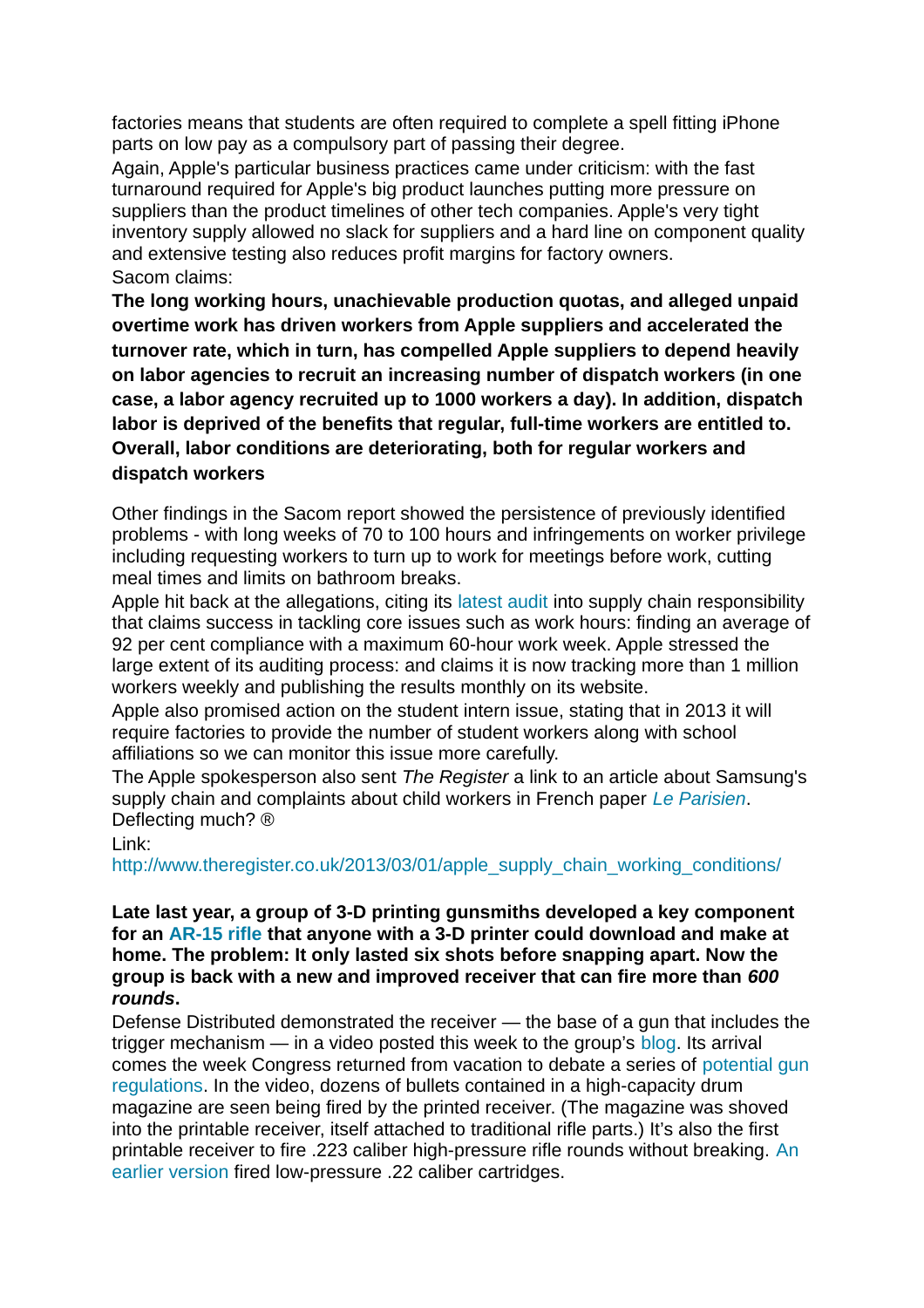It's important to note that *fully* 3-D printed guns don't exist yet. So far, activist groups like Defense Distributed and individual hobbyists have produced only *partially* printed weapons — usually, printed magazines.

That's still a big deal, though. With no lower receiver, printable or not, there's no gun. For legal and regulatory purposes, the lower receiver is the piece of the firearm that's considered *the* gun — not the barrel, magazine, buttstock or other component. A world where the blueprints for a gun's most critical component can be freely shared online, downloaded, and then printed out, raises thorny questions about the feasibility of regulating them. Last week, one 3-D printing pioneer told Danger Room it'd be [more feasible to regulate the gunpowder.](http://www.wired.com/dangerroom/2013/02/gunpowder-regulation/)

The printable components are also getting more advanced. Printable magazines have been produced that don't fail [after releasing hundreds of rounds.](http://www.wired.com/dangerroom/2013/02/printed-magazine/) Late last year, Defense Distributed tested a 3-D printed lower receiver for an AR-15, but it [snapped](http://www.wired.com/dangerroom/2012/12/weaponeers/)  [apart after firing only six shots.](http://www.wired.com/dangerroom/2012/12/weaponeers/) Pushing up that failure point became the difference between having a 3-D printed gun that works and a gun that doesn't — not to mention one that's safe to use.

The group had to take out as many angles and points of stress inside the new receiver as possible, thicken several areas to withstand pressure from vibrations, and "let the piece act more as a spring," developer Cody Wilson e-mails Danger Room. Angles below the buffer tower — which helps absorb recoil — were also curved and strengthened. The group still had to bolster the piece with some metal parts, though. A one-eighth inch compression bushing is embedded in the back. The group also produced two receivers with two different printers. One was produced by a stereolithography (SLA) printer, which uses beams of [high-powered](http://www.wired.com/design/2012/07/3-d-printers-that-dont-suck/)  [light](http://www.wired.com/design/2012/07/3-d-printers-that-dont-suck/) to cut light-sensitive liquids — called SLA resin — into a pre-determined shape. The other receiver was produced by a fused deposition modeling (FDM) printer, which uses heat to harden [thermoplastic](http://www.wired.com/design/2012/05/next-generation-3-d-printing/) that's squirted out in very thin layers. The latter also "approximates the result you'd get with an ultimaker or other DIY FDM printer. So both [are] cheap and accessible," Wilson e-mails.

"The changes had been in note form for a while. It's just that we were directing the lion's share of our efforts on magazines for a month," he adds. In the meantime, the group plans to get back to testing 3-D printed magazines. This weekend, the group plans to reveal a printable AK-47 magazine, which will be a first. Congress, get ready to freak out.

Link<http://www.wired.com/dangerroom/2013/02/printable-receiver/>

## **Raspberry Pi-powered Tardis blasts off from 'Blighty's Baikonur'**

The diminutive [Raspberry Pi](http://www.raspberrypi.org/) celebrates its first birthday today, and by way of a toast to the million-selling miniature kit, we bring news of high altitude geezer Dave Akerman's latest Rasberry Pi In The Sky tomfoolery - a geekgasmic combination of ARM power and Time Lord tech.

On Wednesday, Dave and Anthony Stirk - they of Low Orbit Helium Assisted Navigator [\(LOHAN\)](http://www.theregister.co.uk/Wrap/lohan/) SPEARS board [fame](http://www.theregister.co.uk/2012/12/04/spears_flight/) - dispatched a Pi-controlled Tardis to 35,409 metres (116,000ft), returning live images from the stratosphere.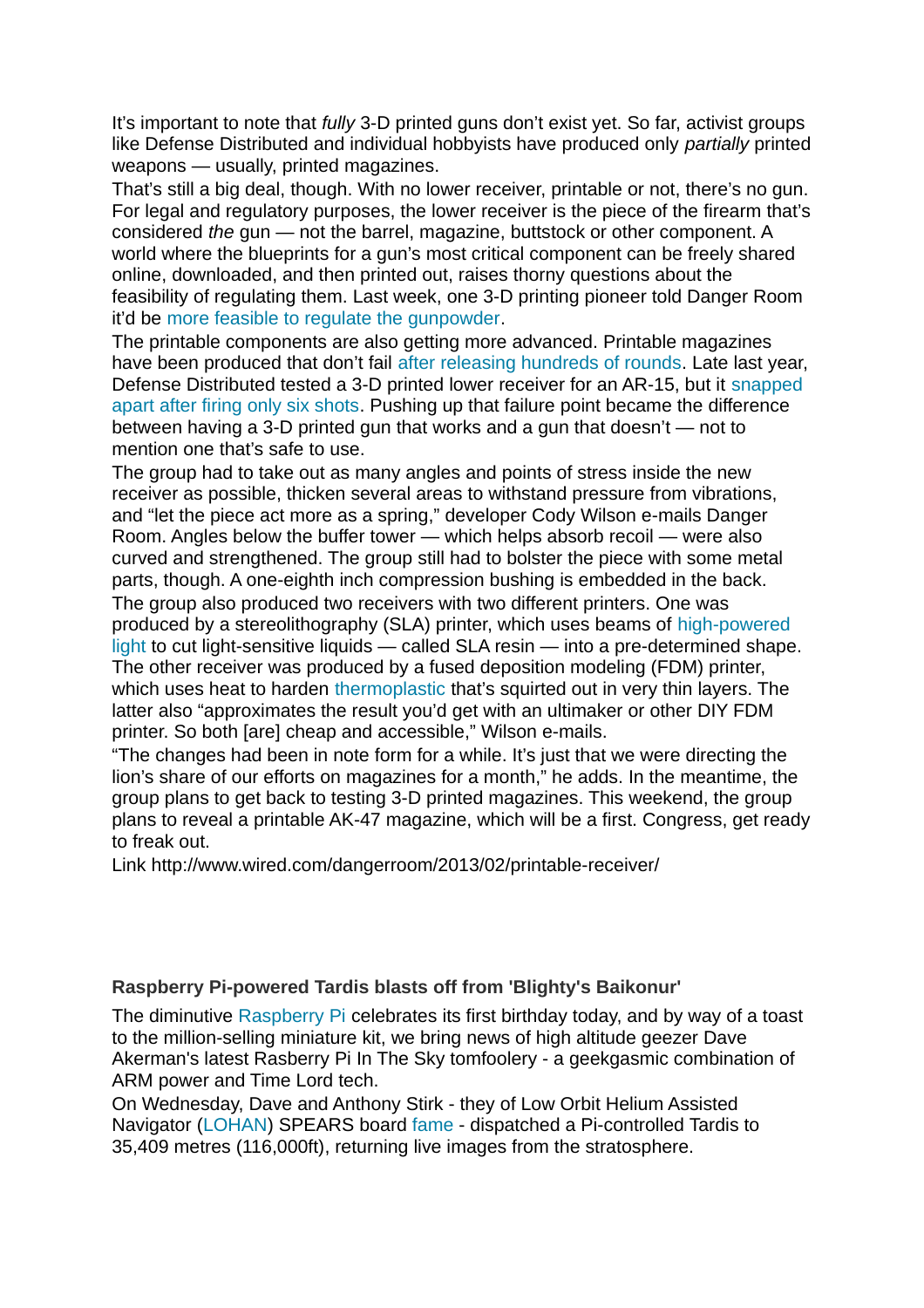

Dave's Tardis packed his usual Pi set-up (below left, details from the man himself [here\)](http://www.daveakerman.com/?p=873), but with the addition of a 3G dongle so Doctor Who's vehicle could return live images of itself at key moments during the mission. On the right, you can see the batteries and transmitter/GPS/sensor board:



In-flight imaging was provided by an external webcam encased in a Styrofoam sphere, dubbed "The camp Death Star" and seen here gently menacing Dave just before lift-off.

The launch site was Brightwalton in Berkshire - aka "Blighty's Baikonur" - and after 2 hours 20 minutes, the Tardis came down some 55km (34 miles) to the west, just north of Melksham in Wiltshire.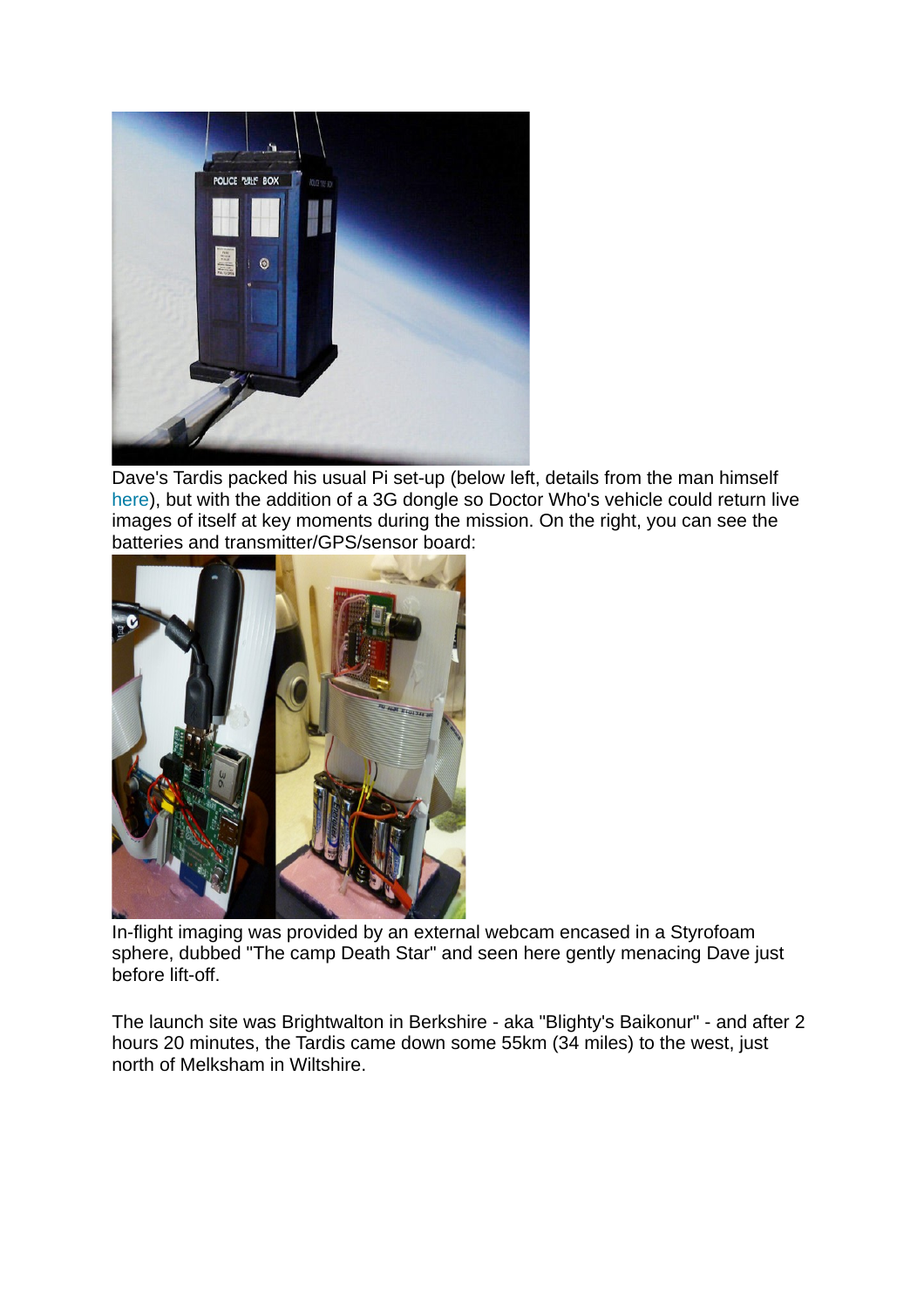

Anthony and Dave have heralded the imaging aspect of the mission as a triumph for the British space programme. Live images were returned at "unheard of speeds" of 600 baud, and the 3G hook-up delivered the goods, as this post-touchdown vid shows:

Well, excellent work there chaps, and we're particularly impressed with the landing site's comfortable distance from the [English Channel.](http://www.theregister.co.uk/2012/12/04/spears_flight/)

The Tardis wasn't the only kit to head heavenwards on Wednesday. Anthony launched a separate balloon bearing an experimental tracking payload on a classified mission over Europe. We believe this may have formed part of his ["Swift"](http://www.projectswift.co.uk/) programme to carry out long-duration HAB flights over the continent. If we can get more details, we'll certainly share them with you next week.

As regular readers know, the Swift board formed the basis of the Special Project Electronic Altitude Release System (SPEARS) [control board,](http://www.theregister.co.uk/2012/11/26/spears_board/) designed to launch our *Vulture 2* spaceplane.

We've got some dates pencilled in for a second SPEARS test flight, and once we've firmed up a day, we'll be hooking up again with Anthony and Dave at Blighty's Baikonur. Watch this space... ®

## **Bootnote**

Dave cautioned that Tardis is properly written TARDIS, but evidently I feel like chancing my arm today with Doctor Who pedants.

## **Half Time Music**

**Girls With Guns Zeromancer – Doctor Online**

**Discussion – The Caravan n stuff**